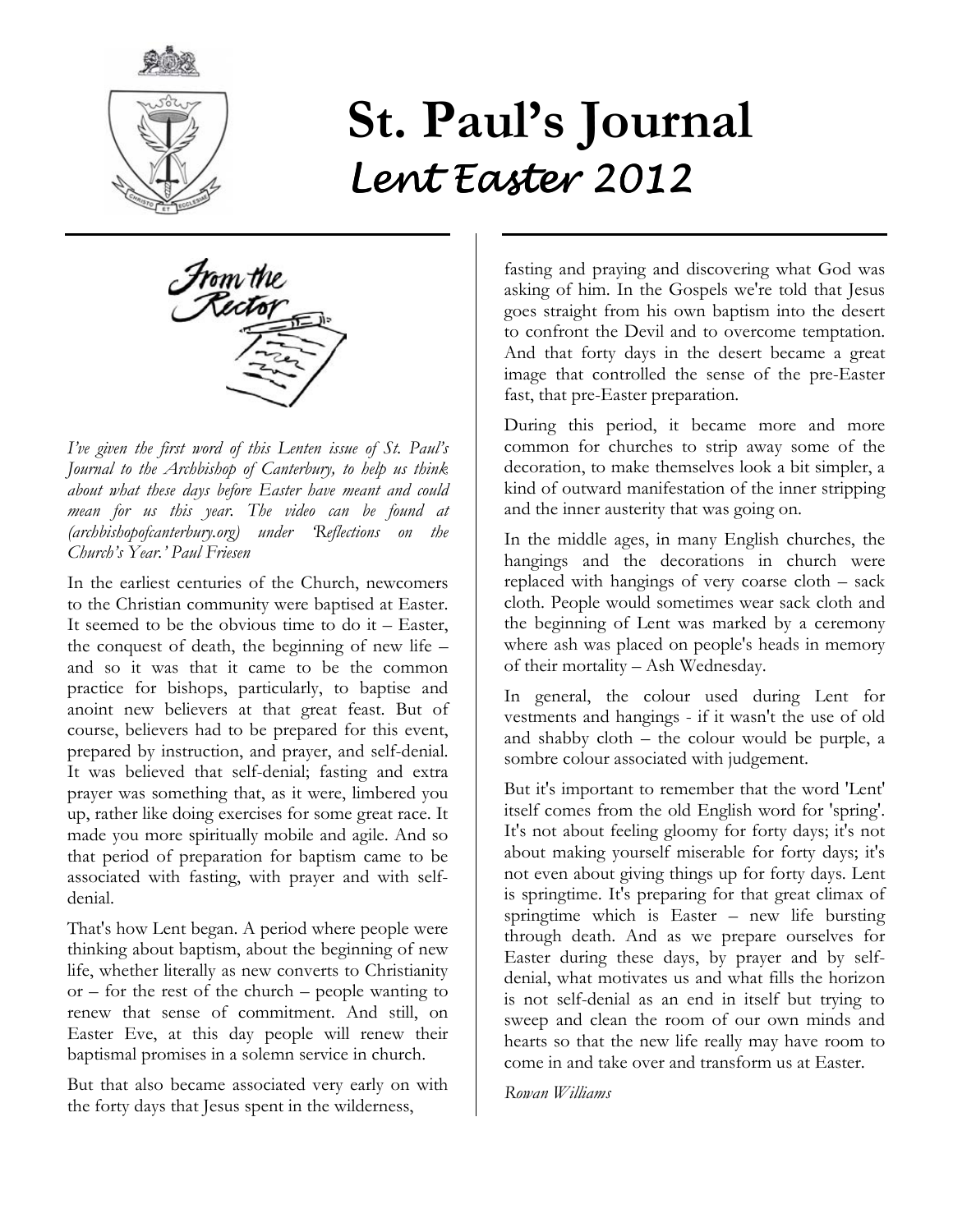#### Beyond the Chancel Steps



On February 4<sup>th</sup>, *This little light of mine I'm going to let it shine...!* resounded with gusto at the close of the 10:00 o'clock service at which we celebrated the conversion of St. Paul. The congregation joyfully sang about being *lights* that *shine*.

Light is associated with many things and a flame can focus our full attention. Since ancient times lighted candles have been meaningful to Christians and been symbolic in our worship. They serve to remind us that the Lord is the light of the world, (John 8:12); once we are baptized we are one with Jesus and are to shine as lights in the world.

However, whether you are a newcomer to Anglican worship or a cradle Anglican, I suspect you and I both have both pondered, Why are candles used in some liturgies and not others? Why what happens during worship at St. Paul's Halifax varies from what is done in other parishes? I am sure you will agree liturgical acts should be meaningful for the present day worshipper. The more meaningful they are the more likely the liturgy will speak to us in a deeper way and further our spiritual growth.

Throughout the Christian year and on a weekly basis there are numerous occasions when we light candles at St. Paul's. For example, the Paschal Candle will be lit during the 40 days of Easter. A brief overview of these liturgical acts and the meaning associated with them is presented as a review or to increase your understanding of the symbolism of lighting candles in our present day worship.

- a. Pillar candle at the foot of the Chancel Steps, underneath the 'Eagle': In 2009 a wrought-iron medieval candle stand from Cologne Cathedral in Germany was given to St. Paul's, through the agency of Marie Elwood, a distinguished Art Gallery of Nova Scotia curator and friend of St. Paul's. The large pillar candle on this stand is now lit at the beginning of services to indicate a service of worship has begun and it is extinguished when the service ends. Having it lit is a visible way to remind us **Jesus is** the light of the world and we are called to be light to the world as we reflect the light of God's **grace to others**-even when not gathered for a bible reading or to hear a sermon.
- **b. Candles on the Portable Communion Table:** The two small pillar candles burning on our modern Communion Table during our Contemporary Eucharist services symbolize that it is the Lord's Supper, and that we are the invited guests at his table, and that he is with us in the power of the Holy Spirit, he who for us was both *truly God* and *truly human*.
- c. Advent Candle Wreath: Between Advent Sunday and Epiphany an evergreen wreath with five candles is placed on a stand on the Gospel side of the church at the foot of the Chancel steps. According to some, the four outer candles and centre candle symbolize the light of God coming into the world through the birth of Jesus. The outer candles symbolize the four centuries of waiting between the prophet Malachi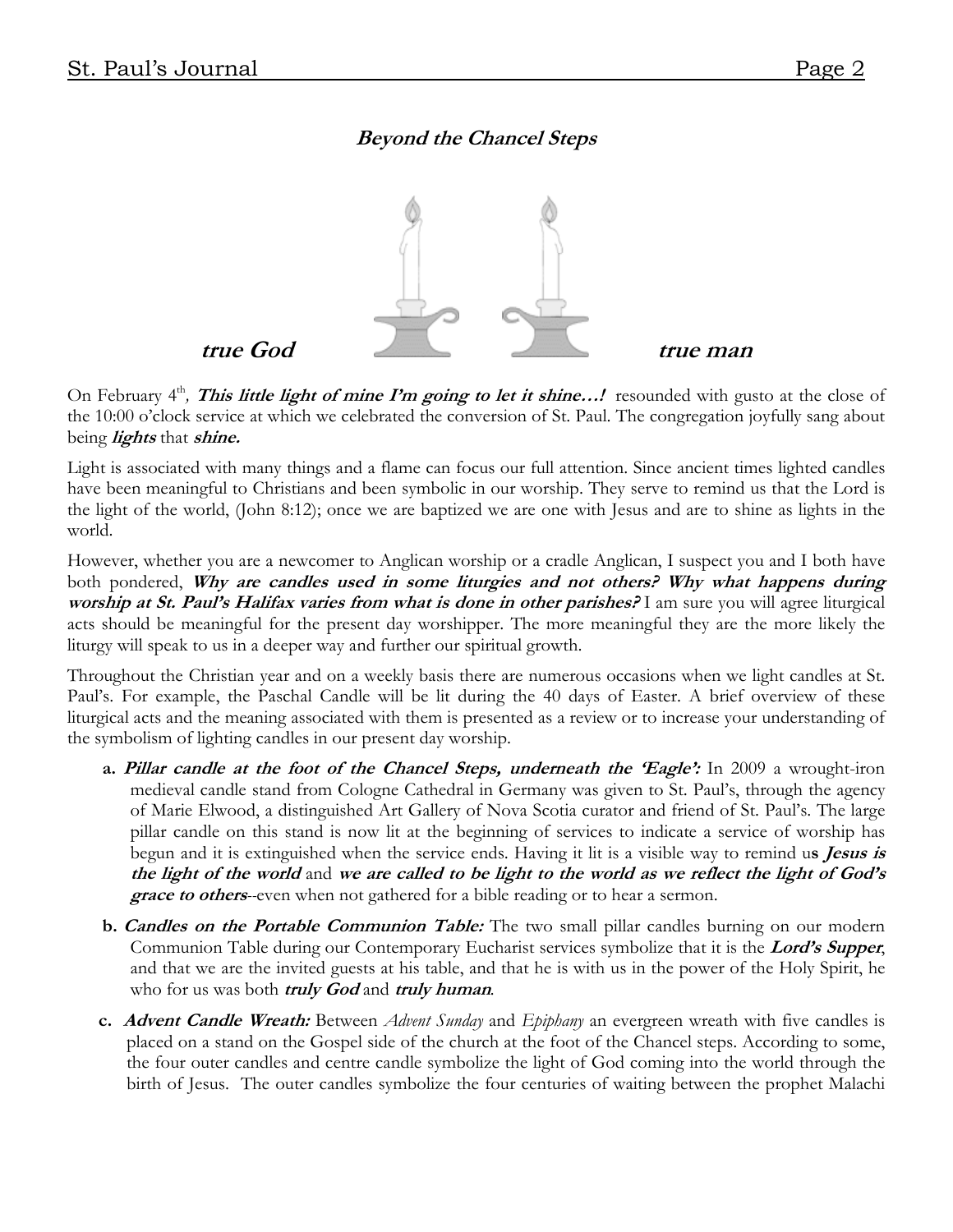and Christ's birth. At St. Paul's our wreath has three purple and a pink candle in the outer ring and a white Christ Candle in the centre. The first purple candle traditionally is the candle of **Prophecy**, **Expectation**, and **Hope**. The remaining three candles in the outer ring, as they are lit throughout Advent help unfold the story of the Advent season and direct attention to: **Bethlehem, Shepherds**, Angels, John the Baptist, Mary, the Magi, Love, Joy, and Peace, and Scripture readings, prayers, and the participation of worshippers in the service focus on the story of redemption through God's grace in the Incarnation. The pink candle lets us focus on the theme of  $Joy$ ; the Christ Candle, lit on Christmas Eve, reminds us that the Incarnation is the heart of the season and that Christ is the light of the world. After Christmas Eve we continue to light all five candles until January  $6<sup>th</sup>$ , Epiphany.

- d. Paschal Candle: At Easter a Paschal Candle is placed on a stand at the foot of the Chancel steps on the Gospel side of the Church. This candle, like other candles, also symbolizes Christ is the light of the world and reminds us he is in our midst. It is lit first during the Easter Vigil held at St. Paul's after sundown on Holy Saturday evening. The term **Paschal** is a link to our Hebrew roots and the Passover, or **Pesach**. The large white shape of the candle alludes to the pillar of cloud (by day) and the flame the pillar of fire (by night) that was the presence of God leading the people of Israel in the desert. It is a large white beeswax candle, symbolic of purity, and is ornamented with the Greek letters **alpha** and **omega.** These letters signify, as the book of Revelation tells us, that God is the beginning and the end. At St. Paul's we relight the Paschal Candle throughout the 40 days of the Easter season until Ascension Day, or the Sunday following. It is also lit during the year for baptism and funeral services as it symbolizes God's resurrected presence that shines the light of God's glory in our lives.
- e. Baptismal Candles: At the sacrament of baptism at St. Paul's, a small candle is lit from the Paschal Candle by a member of the congregation and presented to the person who is baptized or the baby's parents. This is done to symbolize the **Spirit** and **fire** John the Baptist promised to those who were baptized in Christ and to welcome the person into the Christian community.
- f. Requiem Candle: When a worship service surrounding the death of a believer is held at St. Paul's the Paschal Candle is lit and placed on its stand near the remains on the Gospel side of the Church. As it symbolizes God's resurrected presence that shines the light of God's glory in our lives, it is a visible sign to all in the congregation of the hope offered through the resurrection of Christ into which Christians are baptized.
- **g.** Wedding Unity Candle: Although based less on Christian faith and more on cultural symbolism, lighting unity candles at weddings has become more common in some contemporary services over the past 40 years. It adds another symbol of unity at the time of the wedding ceremony. Some couples married at St. Paul's request the practice. Three candles are set out on a stand in the Chancel, two tapers are placed either side of a central pillar candle, the Unity Candle. Before the ceremony the bride's parents, or only her mother, and the groom's parents, or only his mother, light a taper which represents their children as individuals. After the bride and groom are pronounced husband and wife, the couple symbolize their becoming one and the uniting of their families by lighting the Unity Candle together and then blow out the tapers.

I have answered the question, **What do the candles mean?** for the purpose of reviewing and increasing our understanding of what we do at St. Paul's when we worship on Sunday and on other occasions. There are as many ways to worship Christ as there are congregations of worshippers. Our Anglican service at St. Paul's is one of those ways. When we participate in services we hear the Scripture, drink from the cup, and when we understand the separate moments of worship, such as lighting candles, our spiritual experience is enriched and our ability to relate to God is expanded. So This little light of mine, I'm going to let it shine... can become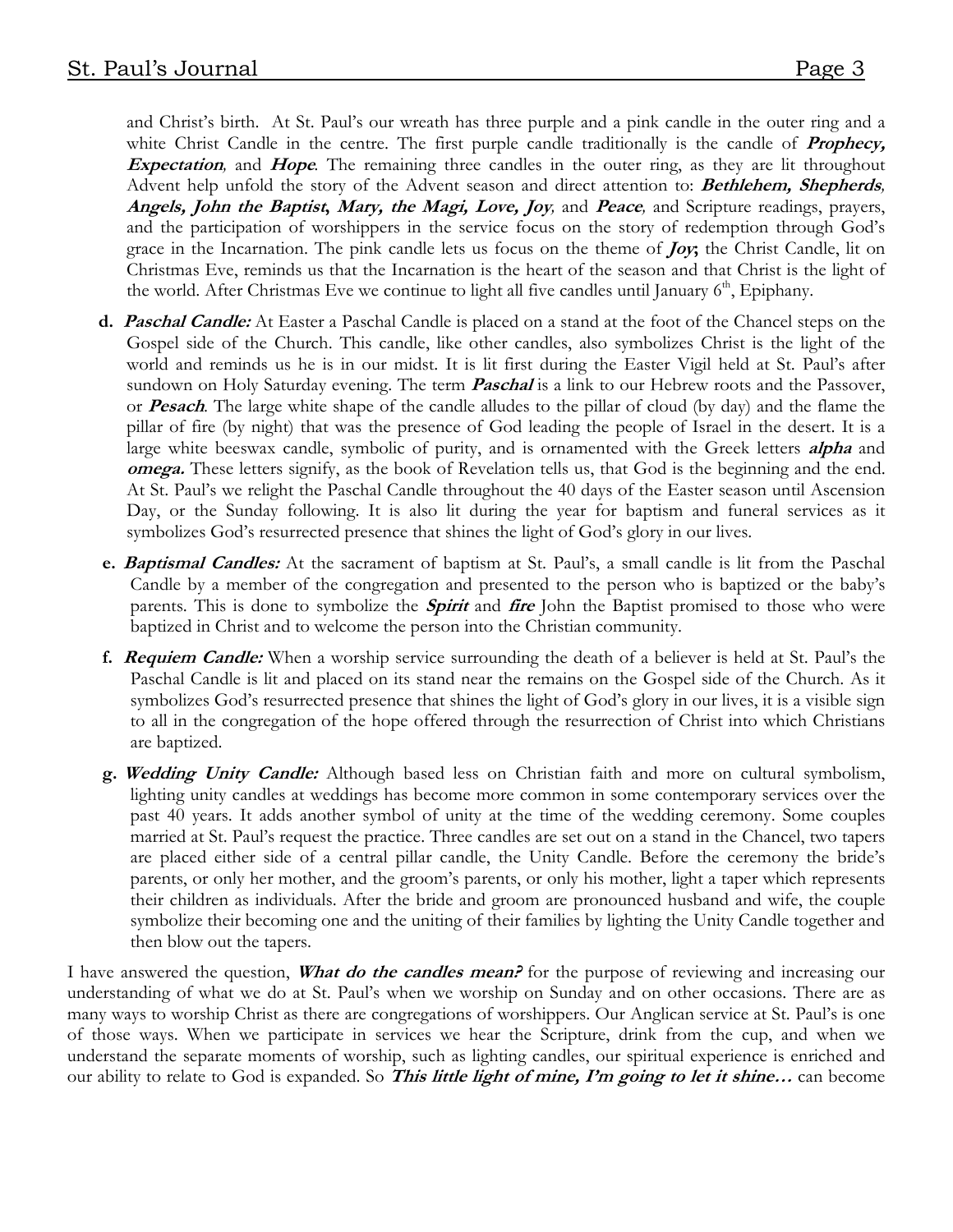more than a joyful sound! Worship can be more meaningful and we can be brighter lights in the world, and light up the world for Christ by our actions.

Margaret Bateman Ellison

#### Website References:

Anglican Traditions: http://acowfl.tripod.com/traditions.htm

Anglican Worship and the Liturgy: http://www.eppinganglicans.org.au/liturgy.html

Extinguish the Paschal Candle on Ascension Day http://pbs1928.blogspot.com/2004/05/extinguish-paschal-candle-on-ascension.html

Origin and Use of the Paschal Candle http://www.catholic.org/featured/headline.php?ID=4221

Paschal Candle http://enwikipedia.org/wiki/Paschal\_candle

The Meaning of the Unity Candle http://www.life123.com/relationships/weddings/wedding-ceremony/the-meaning-of-the-u...

The Paschal Candle http://www.lexorandi.org/paschal-candle.html

The Season of Advent http://www.crivoice.org/cyadvent.html

Unity Candle http://en.wikipedia.org/wiki/Unity\_candle

Wedding Unity Candle Ceremony http://www.yourweddingplace.com/wedding-planning/unity%20candle%20ceremony%2...

# Remembering Christ's Birth in the Lenten Wilderness: Christmas in Bermuda

When we are in Bermuda over Christmas, we worship at St. Mark's Anglican Church in Smith's Parish. The original church seems to have been built around 1620, but Bermuda is prone to hurricanes, and the church was demolished by a bad one in 1712. The second church was built in 1714, but proved over the years to be too small, and also the graveyard was too small, so a third and present church was built across the street, enabling the graveyard to expand. This church held its first service on Easter Day, April 23<sup>rd</sup> 1848, but was not consecrated until February 13<sup>th</sup> 1849, because the Bishop (Bishop Feild of Newfoundland and Bermuda) was not on the Island and available until then. [The good Bishop, as did his predecessor, Bishop Aubrey Spencer, spent their summers in Newfoundland, and their winters in Bermuda, now that is a tough diocesan arrangement!!

The congregation of St. Mark's, like the Island of Bermuda and the population of Halifax, consists of a good number of descendents of the African slaves who were brought to Bermuda in the  $17<sup>th</sup>$  century. The population of Bermuda is now 60% black descendents, a large part of the remaining 30% being Portuguese, and British.

I sing with St. Mark's choir when we are in Bermuda, and every Christmas I am delighted to take part in the Christingle Service. This is essentially a children's service which was started by Bishop John de Watteville, in a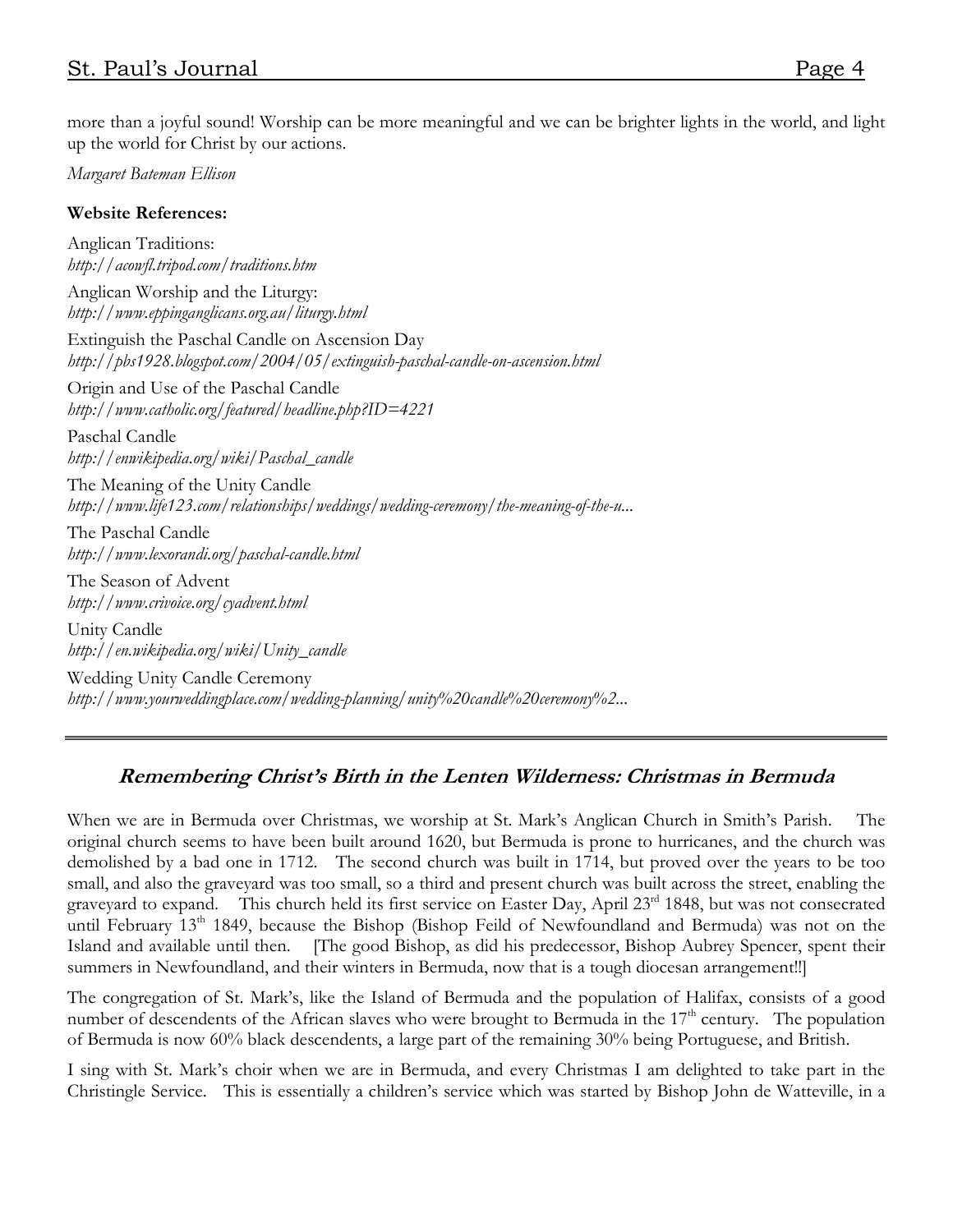Moravian Congregation in Germany in 1749 (a nice co-incidence with the founding of our Parish), and has been adopted by the British Anglican communion around the world.

Christingle is an evening service (5.30pm) at St. Mark's, on Christmas Eve, when the children are all fired up with excitement, and it is a reminder of the 'whole picture' of Christmas, and what it means to be Christian. Children wearing their absolute best Christmas outfits, little girls with their hair braided into many colourful braids with bright ribbons, and boys in new suits and shirts, come with parents and grandparents, and the church is packed and buzzing with excitement.

The service this year had the children from the Sunday School giving a 'presentation' – "Stables Have Ears". The presentation began with the congregation singing the carol 'Little Donkey', and Mary and Joseph and the donkey came up the aisle. A narrator explained about the Roman Census, then we sang 'O Little Town of Bethlehem'. At this point Joseph tries to find somewhere for them to stay, and the Innkeeper reluctantly offers them the stable. They go to the 'stable', and the donkey settles down, and says a few words about the fact that it is supper time, and she has not had her carrots. We then sang 'away in a Manger', and the Narrator told about Jesus' birth, and the baby was put in the manger. The next carol was 'While Shepherds Watched' and the shepherds – complete with sheep came and brought presents, which prompted the donkey to complain about no carrots for her. 'We Three Kings' followed, bringing the Kings with their gifts – but no carrots – we all sang 'Joy to the World'....... and then a small angel appeared, and brought a basket with carrots in it for the donkey! Much laughter all round! It was all delightful, as are all children's Christmas pageants. Then we had the main carol, which preceded the distribution of the Christingles, sung to the tune of 'Give me Joy':

> Christingle begins with an orange Like the world that the Lord God made. For creation is full of his glory; All around we see his love displayed.

Refrain:

Sing Christingle! Sing Christingle! Sing Christingle, it's the light of Christ. Sing Christingle! Sing Christingle! Sing Christingle, light of Christ.

Every year we give thanks for the seasons And the fruits of the earth to share. The Christingle is here to remind us That God loves his people everywhere. Refrain

In the great plan of love God sent Jesus; We remember his birth again. But the red ribbon round the Christingle Tells the story of his cross and pain. Refrain

To complete the Christingle: a candle, Telling us of the world's true light For the darkness shall not overcome it, Jesus shines on in the darkest night. Refrain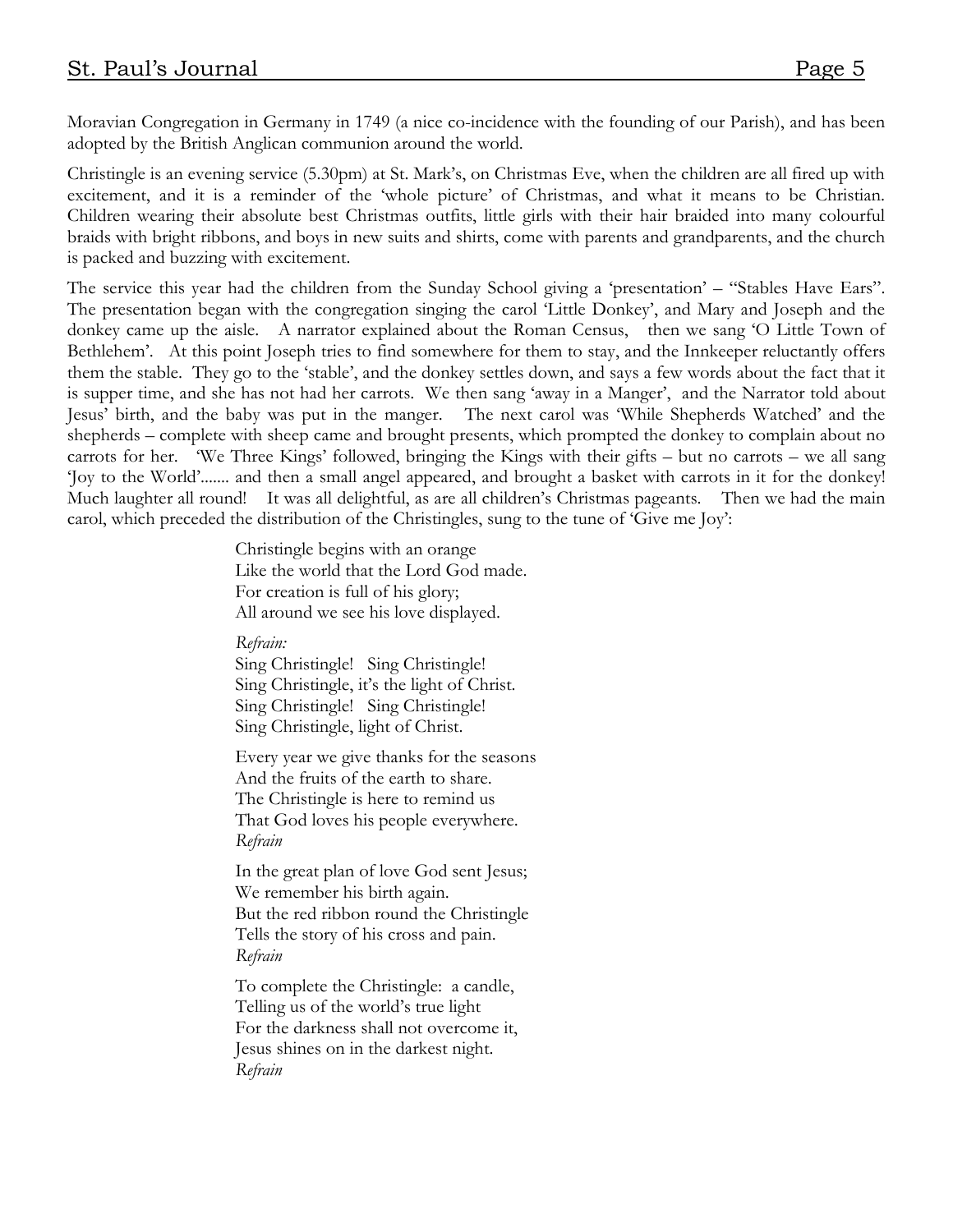The orange represents the goodness of the earth God created, four cocktail sticks with fruit (raisins and bananas etc.) are put into the top 'corners' of the orange representing the four seasons and the fruits of the earth, with pumpkin seeds stuck in all round to represents the seeds for the 'fruits'. A red ribbon round the orange represents the blood of Christ; and the candle on top of the orange represents Jesus as the Light of the World.

At St. Mark's several trays of pre-prepared Christingles are ready for the end of the service, and all the children of the congregation go up to the front to receive their Christingle, and then the remainder are offered to anyone else who would like to take one. You have to take it home, light the candle, and put it somewhere – like a windowsill – so that everyone will be reminded of why we have Christmas, and what it celebrates.

Fiona Day

#### Friends

Alleluia! Alleluia! Alleluia! (A song or shout of praise to God!)

This is the time in our church's year when we look forward to the Glory of Easter – the music, the flowers, the praises offered through our Worship. The Easter message!

Our winter has been rather an open one with extreme cold and unusually mild temperatures.

The Rector continues to hold Holy Communion Services at Ocean View Manor and Parkland Estates, Special Care Residences where we see former members of St. Paul's each month. We look forward to their attending Easter Services at St. Paul's, held for them, followed by lunch. It is always a happy time.

St. Paul's will provide a beautiful setting for the display of Easter flower offerings arranged throughout the church and chapel.

The white lily plants and floral arrangements are always an additional and important part of Easter Praise.

We trust that our Friends will enjoy a very happy Easter.

You are in our prayers and in our thoughts.

God bless.

Dot Kelly

## My Lenten Journey

On Ash Wednesday, I walked into a desert burdened with sin and all kinds of cares. Then Jesus came and said, "My Child trust Me". At first I was reluctant to do this, I had trusted others and they failed me very often. But Jesus persisted, He was so very gentle, He took my hand and spoke of His deep love for me.

When I was weary, He strengthened me by feeding me His Precious Body and Blood. He renewed my body and spirit.

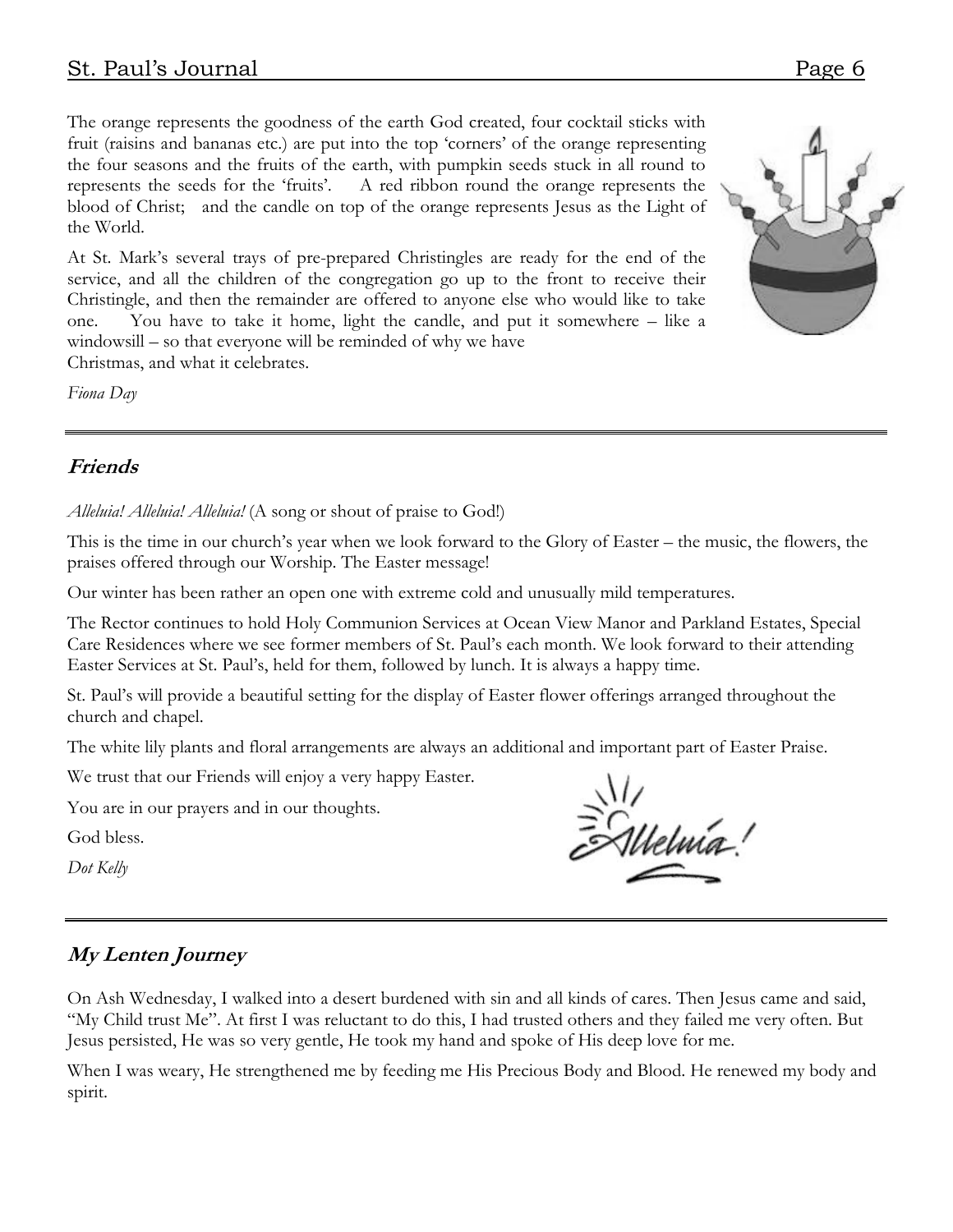He told me so many wonderful things about Himself, and about the compassion of a Loving God and Father. He taught me how to love myself, so that I could love others, and how I could become one of His Faithful Followers.

Easter Sunday has dawned, Christ has Risen and I am alive in His Love and Peace, a much better person for my Lenten Journey through the desert.

"I am not afraid for He has redeemed me. He has called me by name and I am His". A paraphrase of Isaiah 43:1

#### Ruby Turpel

A note about the author: "This lady was a frequent worshipper at the Wednesday Service several years ago. She and her family followed her father to Nova Scotia from Wales. She grew up in Dartmouth and went to school there. She was an Anglican having been confirmed in Wales and was used to going to confession before receiving Communion. After the death of her husband and when her children had left home and married she was a housekeeper for the Fathers who were living in the Glebe. She became a Roman Catholic but still worshipped in the Anglican Church. She was a very generous person and contributed very generously to our Fall Sales making mitts, scarves, sweaters and she did this for a few years. She always kept in touch with me until she had to go to a Special Care Home. I just thought that I would give you a little background. She was a true Christian". Dot Kelly

#### To Music

Ah, sweet music! Your melodies ring in splendour and simplicity in sorrow and in joy, your harmonies bring the Incarnate Word to overflowing hearts; we praise and sing to Christ our King Alleluia! Alleluia! Alleluia!

Submitted by Gretchen Gillis

Dedicated to Maggie Duinker with thanksgiving and love. 2012.



## St. Paul's and the Titanic Disaster

As the parish church of the only Haligonian to die in the disaster on the night of April  $14<sup>th</sup>$  1912, St. Paul's has a connection to the *Titanic* story. In the May 1912 edition of the Parish Magazine, the Rector, the Venerable Archdeacon W. J. Armitage, wrote:

"The loss of the Titanic came home with special force to Halifax and its people. There was a wave of sympathy as wide as our humanity, but nowhere, except in Southhampton itself, did its crest reach so high, or break with such power."

When the terrible news reached him, Armitage was attending meetings in Toronto. He sent a telegram to Halifax to his Curate, the Reverend Samuel Henry Prince. "Hold special memorial service for all. Invite Government, Premier, Cabinet Members, City Officials."

At St. Paul's there was anxiety over the fate of Mr. George Wright, a parishioner, who was known to be travelling in the Mediterranean. Just a few days earlier the church had received a letter from him from Gibraltar, and it was understood that Mr. Wright had booked his passage as a first-class passenger on the maiden voyage of the Titanic. Following their custom of remembering one of the parish family known to be crossing the North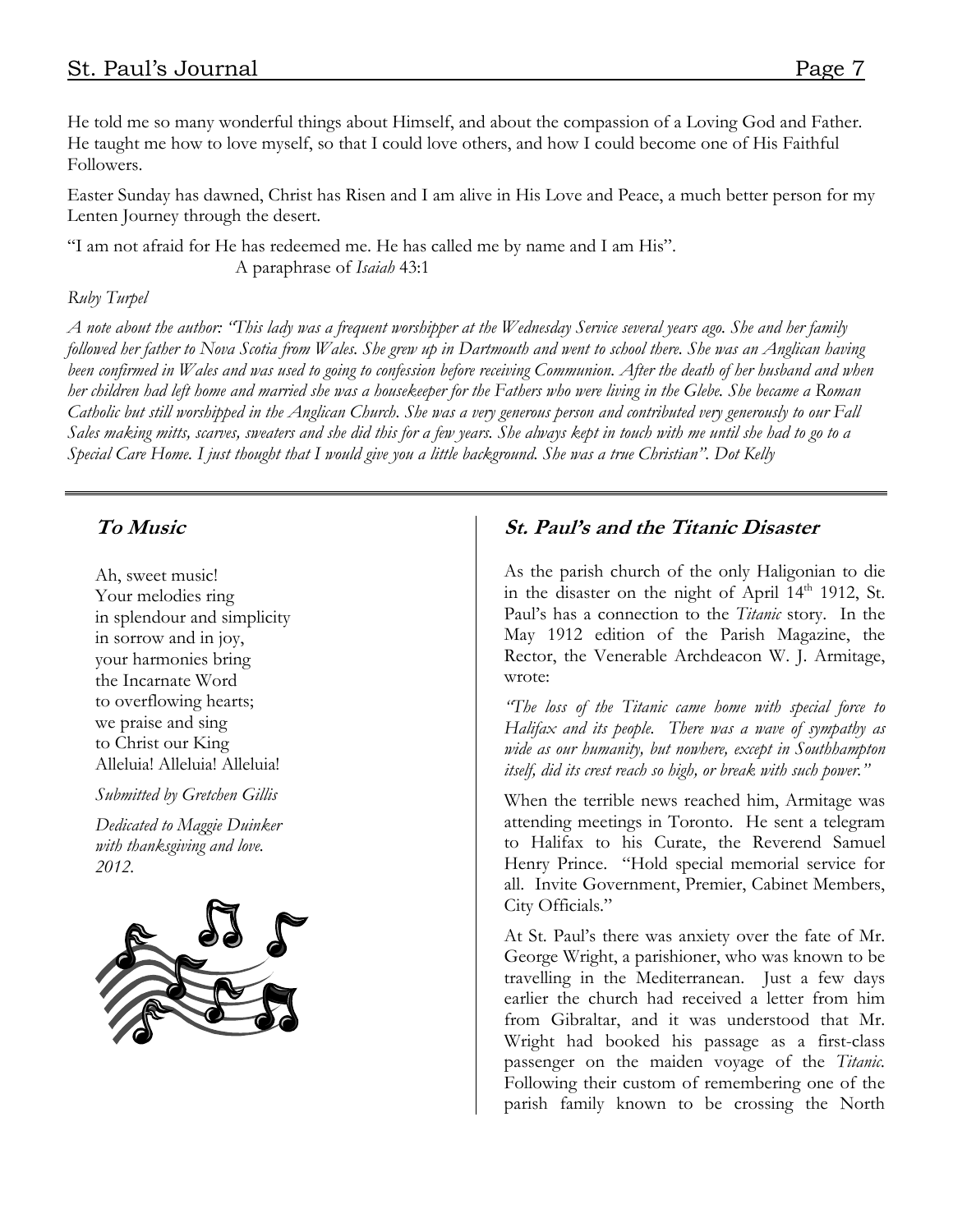Atlantic, the congregation had said, as part of the morning service on Sunday April  $14<sup>th</sup>$ , the prayer "for those who travel", and had sung the Traveller's Hymn, #301, "Eternal Father Strong to Save".

While the Curate Prince was busy issuing the special invitations, booking a preacher, selecting the hymns and readings, finding a substitute organist, arranging the printing of a Memorial Service leaflet, and preparing mourning to drape the church, Halifax hotels were filling with bereaved families, coffins and hearses were being assembled, and the newspapers featured stories of the drama at sea.

Many Halifax churches held memorial services on Sunday April  $21^{st}$ . At 11:00am there wasn't an empty pew in St. Paul's. An immense congregation occupied the gallery and the main floor. The Pulpit, Lectern, Prayer Desk, Communion Table and reredos were draped in black, and in the pews mourners found a leaflet to guide them through the service.

The Halifax *Evening Mail* sent a reporter whose record in the April 22<sup>nd</sup> edition is headlined, "The Solemn Requiem for the Titanic Honored Dead – The Impressive St. Paul's Service". Prince, conducting the service, came to the top of the Chancel steps to address the congregation:

"We are met in solemn in memoriam today. Over the whole of the civilized world there rests the shadow of a great sorrow. Dare we aught but drape our churches and mourn the memories of those whose bodies now lie low in the palacechamber of the dead beneath the seas, but whose souls have passed into the presence-chamber of the King of Kings. Some have been spared. Please God, there may be more. We rejoice with them that do rejoice, and weep with them that weep. May God Succour, help and comfort all that are in tribulation. May theirs be the consolation of that legend of immortality written in the Royal Mausoleum, 'In Christ I shall arise again.'"

Prince continued, "Among the passengers on that fateful day was an honored member of this congregation of St. Paul's. For his safe return we prayed at this hour and in this place but one short week ago....if that great traveller Mr. George Wright has indeed gone to 'that bourne from which no traveller returns', we will then yield in sorrowful admission, 'Father, thy will be done'. And then will the proper tributes

be paid to him of whom suffice to say now that he was a friend of all that is the best in life. And what shall I say of the disaster itself? Nothing? – which to do were but to add sorrow upon sorrow. May it teach us humility – and fit our minds for the consideration of God's paramount claims. May it write deep upon our hearts Calvary's lesson of love – that it is indeed self-sacrifice which is at the heart of all heroic life. Wherefore, comfort ye one another with these words, and sing the hymn which those brave men played as the Titanic sank into the deep waters: ' Nearer My God to Thee, nearer to Thee."

As the first notes began the congregation came to their feet to sing this hymn. The service ended with the playing of "The Dead March" in "Saul", as all remained standing.

Two weeks later Prince, as a younger member of the Protestant clergy, was asked to sail in the Montmagny while she searched for Titanic victims. All Saints' Cathedral and St. George's Round Church had provided clergy to hold sea-burials in two earlier searches. Prince's experiences were published in the Halifax papers. After conducting one sea-burial of an unidentified body, Prince was present as three more bodies were retrieved from the wintry sea.

He wrote, "At eleven-thirty on Monday we passed once more over the scene of the foundering of the Titanic. It was a bright sunny May day, but again there came over us that indescribable gloom as we looked upon the waters which had been so cruel. It was a decided to hold a service for the late Mr. George Wright. The whole crew was assembled for the service, which took place in the aft quarter, a beautiful quiet retreat. Here at the late Mr. Wright's ocean tomb, as a clergyman of his own dear church, St. Paul's, I was glad to hold a solemn service to his memory..."

George Henry Wright, businessman, real estate developer, philanthropist and crusader, was born in 1849 near Tufts Cove to Bridget and George Wright. Their son was baptized at Christ Church, Dartmouth. At seventeen he moved to the United States, where he discovered a need for a trade directory covering the world. Filling an information gap, he travelled everywhere gathering material for Wright's World Directory. These directories were so successful that George Wright returned to Halifax a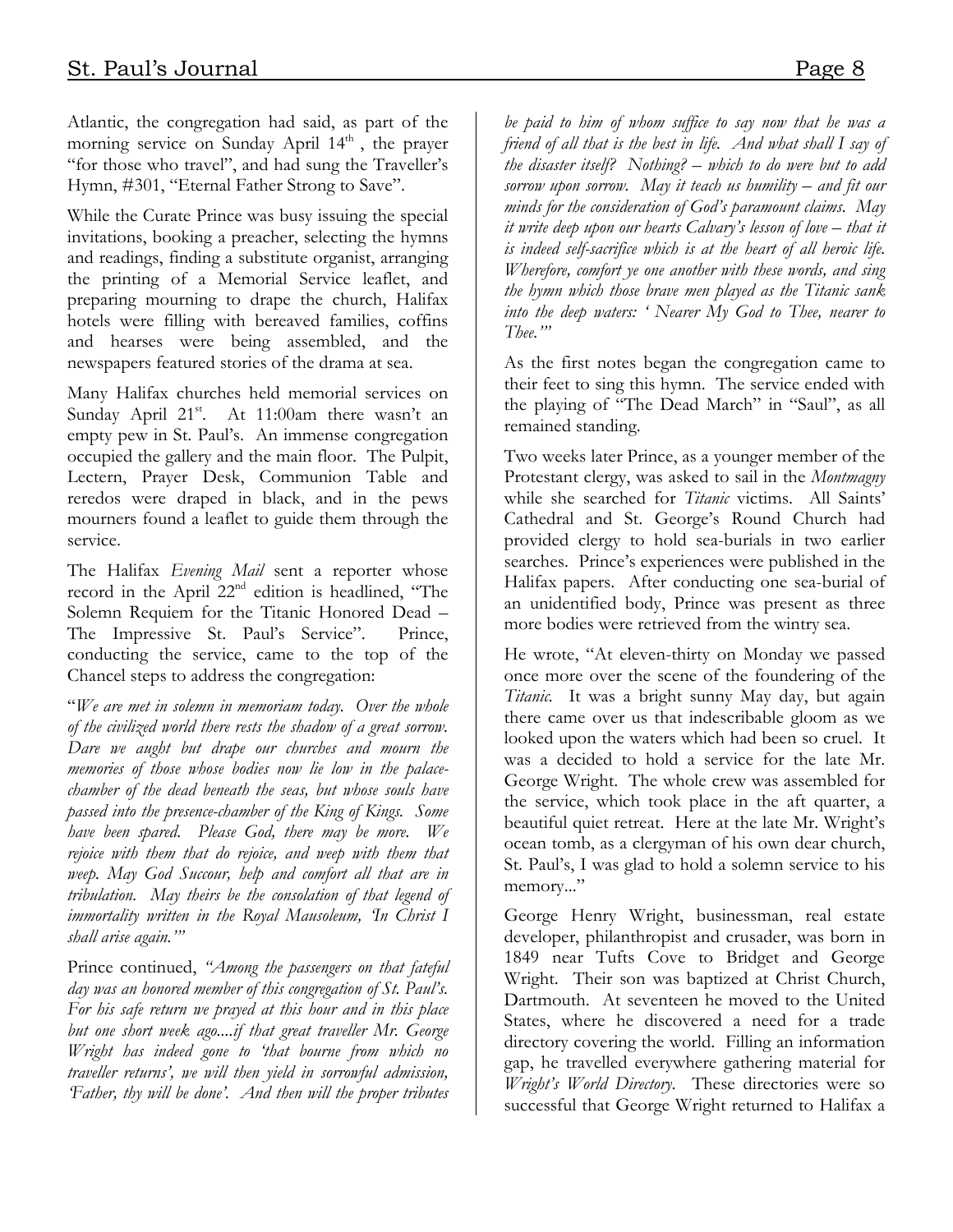wealthy man. With James Dumaresq as his architect he developed two handsome office buildings still standing on Barrington Street, the St. Paul's and Wright buildings. He built houses on many streets in south-end Halifax, and in 1903 Dumaresq designed for him an elegant town house on Young Avenue. Not far away at the Royal Nova Scotia Yacht Squadron Wright moored his beautiful prizewinning yacht, Princess. He was a keen fisherman and an enthusiastic amateur photographer.

The *Evening Mail* noted "there was no philanthropy in the city to which he did not contribute if its wants were made known to him." He gave to the YMCA and Dalhousie College building funds, supported the Cathedral, St. Paul's and many charities. He waged a relentless world-wide crusade against profanity, especially the use of foul language on the stage. In London, a few days before he boarded the Titanic, he made his will. "To the minister of St. Paul's for the support of the church, \$1000." His Young Avenue house he left to the Local Council of Women "to be used as an institution for carrying on their work and assist in suppressing other evils such as I have been writing about, and trying to put down."

George Wright's body was not recovered. As an experienced yachtsman he would have known that he could not survive in the cold waters. A man of his character would never take a place in a lifeboat intended to save women and children. Perhaps he stayed in his stateroom certain that he was in God's hands.

Wright's brother Thomas placed a memorial stone in the Wright family plot at Christ Church Cemetery in Dartmouth. The Women's Council House holds a plaque to their benefactor, and there is a memorial tablet in the YMCA on South Park Street.

Samuel Henry Prince continued a vigorous and active ministry at St. Paul's. The Rector Armitage and the Curate Prince together shepherded the congregation through horrors yet to come, the First World War, causing the deaths of so many sons of St. Paul's, and the pain and destruction of the Halifax Explosion.

Tinker McKay

#### God Bless You

God bless you! Words are empty things— We speak and think not of our saying-But in this phrase forever rings The higher tenderness of praying. It means so much––it means that I Would have no fears or frets distress you, Nor have your heart timed to a sigh, God bless you!

This trinity of blessed words Holds all my wishes, oldest, newest, The holiest greeting, and the truest, 'Tis more than wishing joy and wealth, That kindly fortune may caress you, That you may have success and health, God bless you!

God bless you! Why, it means so much, I almost whisper when I say it; I dream that unseen fingers touch My hands in answer as I pray it. May all it means to mankind In all its wondrousness possess you Through sun and cloud and calm and wind, God bless you!

Author Unknown

Submitted by Dot Kelly

#### The Haligonian Who Survived the Titanic Disaster

Two Haligonians were on the passenger list of the Titanic, one male, one female.

George Wright, being male, would not have had the chance to take a place in one of the too few lifeboats as the Titanic began to sink. He died either of exposure or drowning. His body was not recovered.

Hilda Mary Slayter almost met the same fate, except for the action of a man who suddenly snatched her up and deposited her in the last available place in lifeboat 13.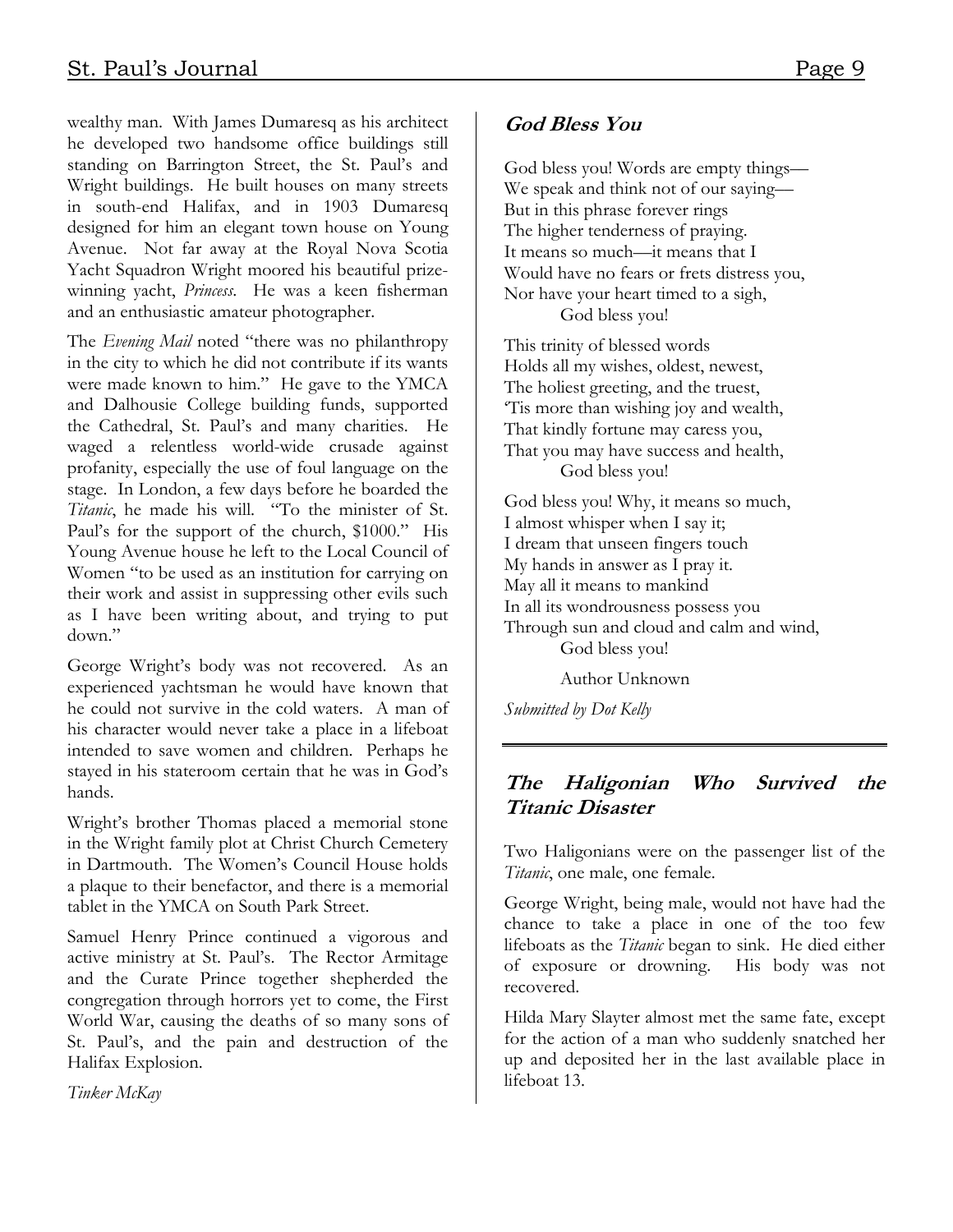Who was Hilda Slayter? She was the tenth of eleven children born to Clarina Underhill Slayter and Dr. William Bruce Slayter, the "leading physician and obstetrical surgeon of Halifax". His brother was Dr. John Slayter, the Port Health Officer who died in April 1866 of cholera caught as he was treating victims of the disease on McNab's Island. Hilda was a member of the fifth generation of the Slayters of Halifax to worship at St. Paul's Church. Born in 1882, she was baptized at St. Paul's on May 10, 1882. The family lived on Argyle Street in the house we know as our Parish House. About 1890 the Slayters moved to 76 Morris Street, close to St. Luke's Church. Their house in Argyle Street became a private hospital. After her husband died of Bright's disease in the summer of 1898, Clarina Slayter and her younger children travelled abroad, to England, Germany and Italy, where Hilda studied music. She inherited her love of singing from her father, who was "one of the leaders of the musical world in Halifax and had a very fine tenor voice". She hoped for a career as a classical singer, but lacking a strong voice, had to put this dream aside.

In 1911 while she was in England, Hilda accepted a marriage proposal from Henry Reginald Dunbar Lacon, who owned a ranch on Denman Island, British Columbia. Her trousseau purchased and packed, she joined the Titanic at Queenstown, Ireland, unaware of the glamour of the great liner's maiden voyage. Down on D Deck she shared a cabin with Mrs. Florence Kelly, who had premonitions the ship would sink.

After the ship struck the iceberg their steward assured them that the Titanic was unsinkable. Uneasy, Hilda urged Mrs. Kelly to hurry dressing so that they could go up to the main deck. The grand staircase was crowded with panicked passengers. It was Hilda who spotted a ladder on the wall, and coaxed Mrs. Kelly into climbing it. Layered in warm clothes, they stood on deck watching lifeboats being filled and lowered. Suddenly a man caught Hilda up and dropped her in the last place in Lifeboat 13. The sea was so calm the falls would not let go until a sailor cut through the ropes just as it looked as if Lifeboat 15 would be lowered directly on top of them. Hilda's collection of coats and furs was shared with other passengers. Her fur-lined coat went to a young Irish girl, a rug to another passenger, a boa to another, and her fur stole kept a baby alive while she held him on her lap. After long hours in an open boat, the survivors were rescued by the liner *Carpathia*. Hilda and the passengers in Lifeboat 13 sailed on to New York. Sadly, the trunk holding her satin opal and pearl wedding dress, and the new fur coat she feared the damp night air might damage, were lost.

In Christ Church, Vancouver, on June 1st 1912 Hilda married Reginald Lacon. She was given in marriage by a Ritchie from Halifax. At the time of the Explosion in December 1917, Hilda and her young son were living in Halifax while her husband served in the Canadian Artillery. She behaved with the same spunk and initiative she needed on board Titanic. The Lacon's only child, Reginald William Beecroft Lacon, served in World War II in the Royal Navy. Lieutenant-Commander R. W. B. Lacon was awarded the Distinguished Service Cross, and was Mentioned in Despatches in 1941. Hilda Lacon died a widow in England in 1965, a year after she visited Halifax and was discouraged to see so many ugly buildings. Her ashes were buried in the Slayter family plot in Camp Hill Cemetery.

Our archives holds two letters from Hilda's younger sister. In 1935, a year after their mother's death in England, Margery Slayter Haslam wrote to the Rector of St. Paul's, Dr. T. W. Savary, to ask if a tablet could be placed in the church in memory of Dr. William Bruce and Clarina Underhill Slayter. She thought so many Slayters over the centuries had worshipped in this church that there should be a memorial. The handsome tablet, made of Hopton Wood Derbyshire stone, framed in alabaster, "much admired in Canterbury" was hung on the north wall in the summer of 1935, given by "their devoted sons and daughters".

Tinker McKay

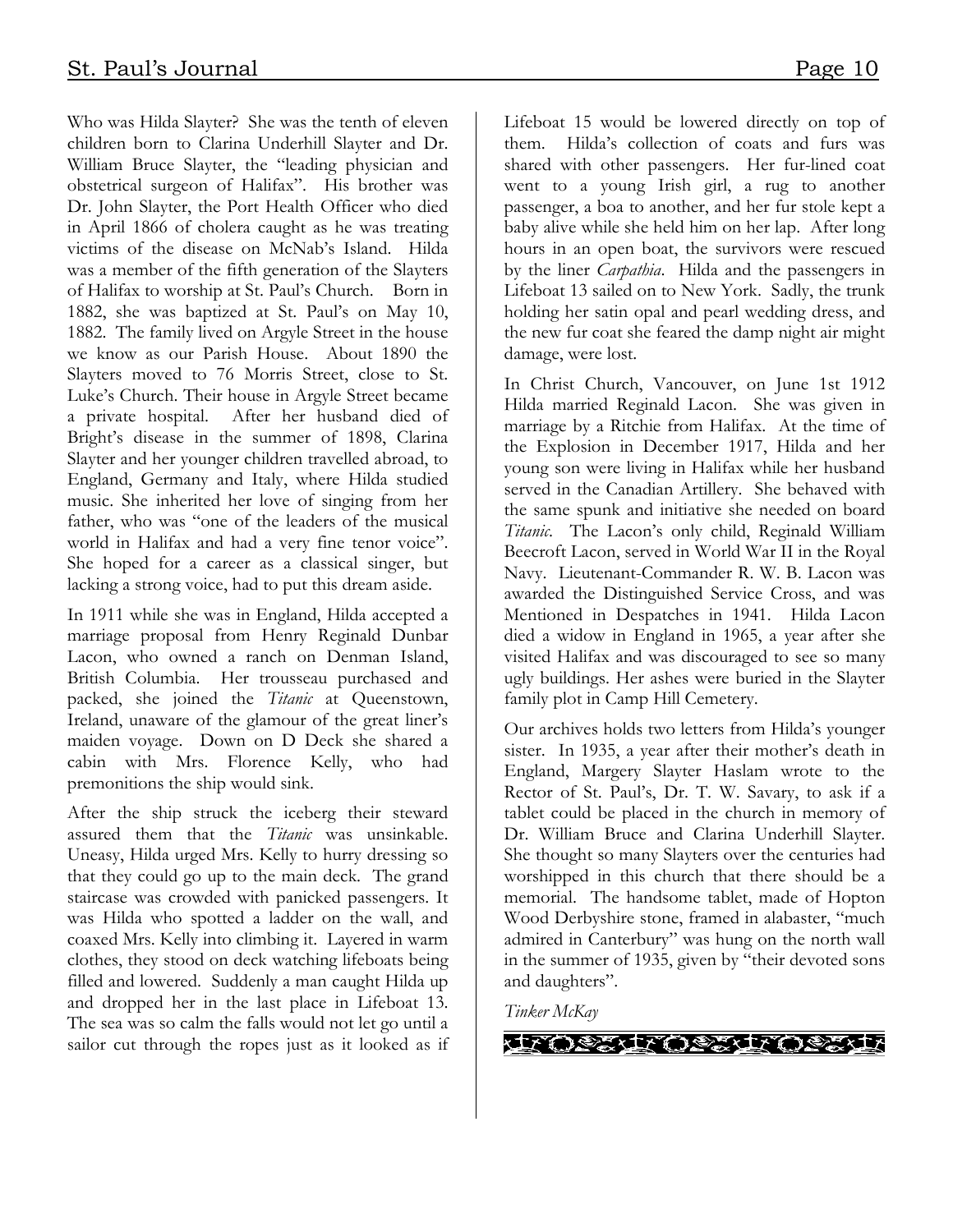# Passion 2012

As many of you might already know, from January 2-5, I attended the Passion Conference in Atlanta, Georgia. I hadn't heard of the conference until I started university at Acadia last September but, boy, am I glad I did! The Passion Conferences are held every year, mostly in Atlanta but occasionally in other cities around the world. Since its beginnings in 1997, Passion has "had a desire to see spiritual awakening come to the college campuses of the nation and the world". The focus of the conference is on university students, age 18-25, from around the United States, but many international students (including us Canadians) were in attendance.

The conference's main draw is the lineup of incredible speakers and bands they assemble every year. This year, the lineup was graced by Louie Giglio, Chris Tomlin, Francis Chan, John Piper, Hillsong United, David Crowder Band, Matt Redman, Lecrae and Beth Moore, each of whom could have filled the Georgia Dome on their own. It was this, and the fact that many former attendees have called it "life-changing", that attracted me to Passion 2012.

Benefitting from the organisation of New Minas Baptist Church and the financial support of St. Paul's, I joined two other Acadia students and a student from New Brunswick, packed my bags and headed to Atlanta on New Year's Day. On the first day of my trip, I was initially frustrated. The airline lost my bag (I got it back three days later), the hotel didn't have my name in its system (I finally checked in at 2:00 a.m.), and I completely lost my voice an hour into the conference. These issues were eventually worked out, however, and I feel they did little to detract from the experience as a whole, if not humbling me for what I would encounter.

Even if it hadn't been a Christian conference, the sheer details of the conference were stunning (By the way Passion doesn't like to call itself a conference, a concert, or anything because it's much more). 45,000 university students invaded downtown Atlanta, filling up the Georgia Dome, an NFL stadium, to maybe two-thirds capacity, with another 1,700 people signed up as volunteers. The speakers were incredible, passionate and, most importantly, relevant; the bands and worship leaders were engaging and genuine. Imagine worshipping with 45,000 people - a powerful experience. Six times throughout the four days, we broke up into twenty "Community Groups," each assigned a different colour wristband. These groups ranged in size from 2,000 to 5,000 students, each group meeting separately in a different venue near the Dome. Within each community group, there was a further division into groups of eight called family groups. These were the people that you got to know, build relationships with and, hopefully, have a positive impact on.

Personally, though, is where this conference made an impact. Whether or not I realised it, attending a megaconference like this creates certain expectations. I had heard from a few that Passion was going to be "lifechanging." Being back for more than a month now, I am currently in the process of finding out if, indeed, it was life-changing. I will say that it was but perhaps in a more subtle way than I dreamt beforehand. It has put new ideas in my head that I've not been able to shake nor withhold from sharing with others. More simply, it has given me a very beautiful and meaningful experience to look back on, and about which to ask myself "Remember what God did there?" The organizers of Passion are very aware that people praise it and call it lifechanging, but they turn the praise away from themselves and towards Jesus, and would be the first to say that it is not Passion that is life-changing; it is Christ's death and resurrection. Again, going to something like Passion, you expect that maybe you'll experience a spiritual high, or be filled with the Holy Spirit a couple of times. I certainly had these thoughts and, indeed, I did pray many times to be filled with the Spirit. However, I never felt that this necessarily happened. I know the Bible says that, if you pray for the Spirit, he WILL come, so this got me thinking that perhaps the Spirit comes in different ways, ways that don't necessarily result in a physical sensation, but in less obvious ways that perhaps make you know things in a different way from before.

On this note, I was often a bit frustrated, thinking "Why can't I just really engage with this worship? Why do I feel detached? Why do I not feel incredible as I often do during worship at camp?" Perhaps, God had a lesson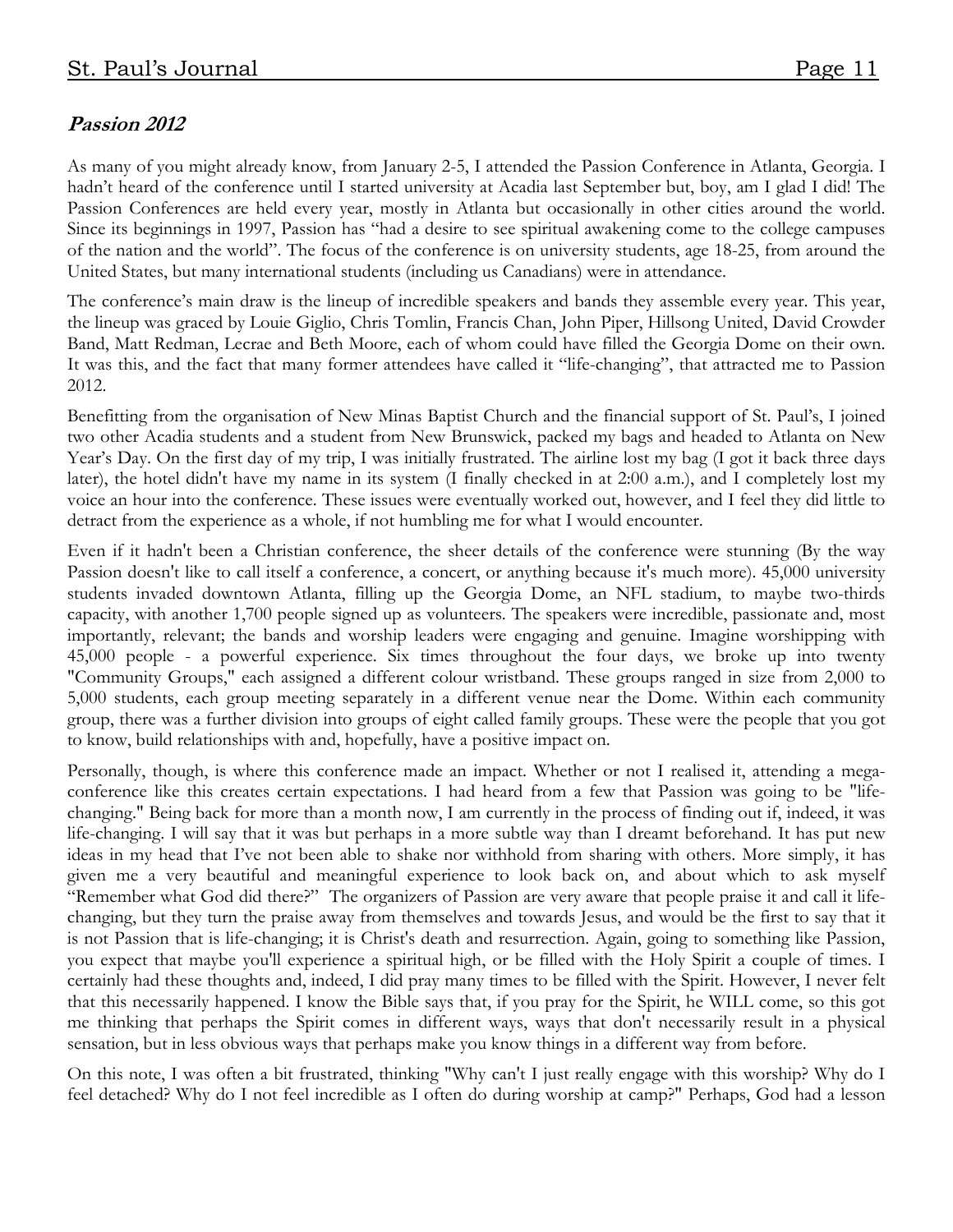for me here. If you do feel His presence during worship, this is purely a gift of God's grace, and He doesn't choose to let us feel that way all the time. Perhaps what we should do is stop worrying about it and continue to worship Him in His glory, regardless of how we are feeling or what we are doing in our life. I think this is very beautiful. Similarly, I struggled with the idea of what it is like to truly love Jesus, because I certainly don't feel as if I love him much of the time. However, I came to think that even though I do not FEEL in love with Him all the time, I KNOW that I love Him, and that is the element of this relationship that sustains it through life's turmoil. I'm sure it is much the same as being part of a married couple. Our relationship with Christ should not exist on the foundation of our frail emotions and ever-changing whims and weaknesses. Rather, our relationship with Christ should be superimposed onto this mess, where both our frailty and his power are acknowledged and where we let Him dwell fully in our brokenness. Often, God doesn't tell us what to do so much as he says WHATEVER YOU DO and WHENEVER YOU DO IT, DO IT FOR ME (Colossians 3:23, 1 Corinthians 10:31, Matthew 25:40, Ephesians 6:19).

There are many other things I felt God was trying to tell me over those few days; many of them things I already knew, but now feel that I "know" on a much deeper and more real level of knowing - an experiential rather than a factual knowing. Other ideas that struck me, worthy of other articles, were:

- The necessity of our knowing that we are made completely clean in Jesus, and that forgetting or being unaware of this leads us back to sinning again
- Don't fret about trying to figure out what God's will is for your life; just do what you do best, what you're passionate about, and do it now and in the name of Jesus, making Ephesians 6:19 your 'number one' prayer.
- Before coming to Christ, we weren't just BAD, we were DEAD! If we are simply "bad," perhaps there's something we can do to fix ourselves, but if we're dead, all that can restore us is resurrection.

These lessons are obviously invaluable, and it's my hope that I can and will implement them in my second term at Acadia, because the real challenge with conferences like these is the post-conference application. Next year, Passion will double in size, if you can believe it, filling up the Georgia Dome with well over 70,000 students. I'd like to thank St. Paul's very much, not just those who made the decision to offer financial support, but those who warmly engaged me in conversation about the conference afterwards; it was comforting to know I had a community of people backing me. I am overwhelmingly glad I went on this trip, to the point where I have trouble expressing to many people what really went on at Passion 2012.

Something to note: We had a goal to raise \$1 million to end slavery and human trafficking. There are currently 27 million slaves on Earth, more than at any other time in human history and more than ever passed through the entire African slave trade. As a group of college students (well known as a stingy group), we raised (not just pledged) more than \$3 million … a staggering amount. It was so moving to see huge crowds of people, at 1:00 a.m., sprinting to stand in line to give their money away. We had a real feeling that a group of Christians like us could completely change the face of North America (and the world) if we continue to act like this in the name of Jesus.

*Pelham Flowerdew* 

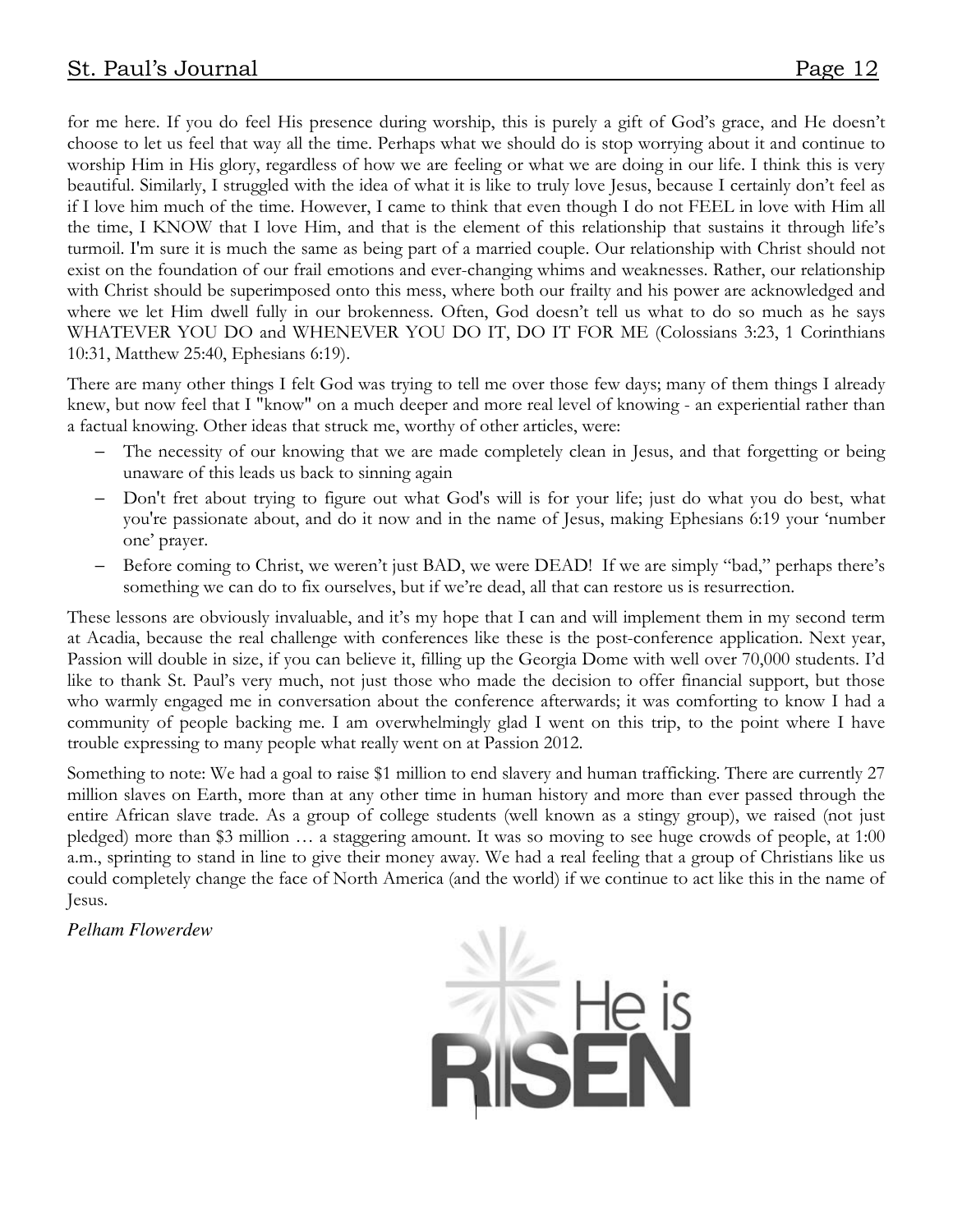# Are you living your spiritual gifts?

Just as a body, though one, has many parts, but all its many parts form one body, so it is with Christ. For we were all baptized by one Spirit so as to form one body—whether Jews or Gentiles, slave or free—and we were all given the one Spirit to drink. Even so the body is not made up of one part but of many. 1 Corinthians 12:12-14

Over the course of preparing to be a Lay Reader for a previous parish, I had the opportunity to go through a 30 minute exercise of taking a spiritual gifts inventory. It was a powerful experience for me and one that I would thoroughly recommend for every Christian, regardless of age (I am sure this is the reason that these "tests" are available for children, teens and adults). I believe it helps one to be a Christian more fully, as you focus on the specific gifts that God has given you and your role in the Church. So many times we take on roles that are not within our gifts and then are unhappy because it is not a good fit. When we do the work that God intends for us, we cannot help but feel happy and fulfilled.

Below is a portion of an article by Mary Fairchild that will become part of our confirmation program this year. I am sharing this with you during Lent in hopes that as you go through a period of selfreflection, this may serve as a useful tool.

There are several spiritual gifts inventories online, however I would be happy to provide a hardcopy version for anyone interested.

Bonnie Skerritt

## Motivational Gifts

The motivational gifts serve to reveal the personality of God. These gifts are practical in nature. They describe the inner motivations of the Christian servant.

• Prophecy - Those with the motivational gift of prophecy are the "seers" or "eyes" of the body. They have insight, foresight, and act like watch dogs in the church. They warn of sin or reveal sin. They are usually very verbal and may come across as judgmental and impersonal; they are loyal to truth over friendship, serious, dedicated.

- Ministering/Serving/Helps Those with the motivational gift of serving are the "hands" of the body. They are concerned with meeting needs; they are highly motivated, doers. They may tend to over commit, but find joy in serving and meeting short-term goals.
- Teaching Those with the motivational gift of teaching are the "mind" of the body. They realize their gift is foundational; they emphasize accuracy of words and love to study; they delight in research to validate truth.
- Giving Those with the motivational gift of giving are the "arms" of the body. They truly enjoy reaching out in giving. They are excited by the prospect of blessing others; they desire to give quietly, in secret, but will also motivate others to give. They are alert to people's needs; they give cheerfully and always give the best that they can.
- **Exhortation/Encouragement** Those with the motivational gift of encouragement are the "mouth" of the body. Like cheerleaders, they encourage other believers and are motivated by a desire to see people grow and mature in the Lord. They are practical and positive and they seek positive responses.
- Administration/Leadership Those with the motivational gift of leadership are the "head" of the body. They have the ability to see the overall picture and set long-term goals; they are good organizers and find efficient ways of getting work done. Although they may not seek leadership, they will assume it when no leader is available. They receive fulfillment when others come together to complete a task.
- Mercy Those with the motivational gift of mercy are the "heart" of the body. They easily sense the joy or distress in other people and are sensitive to feelings and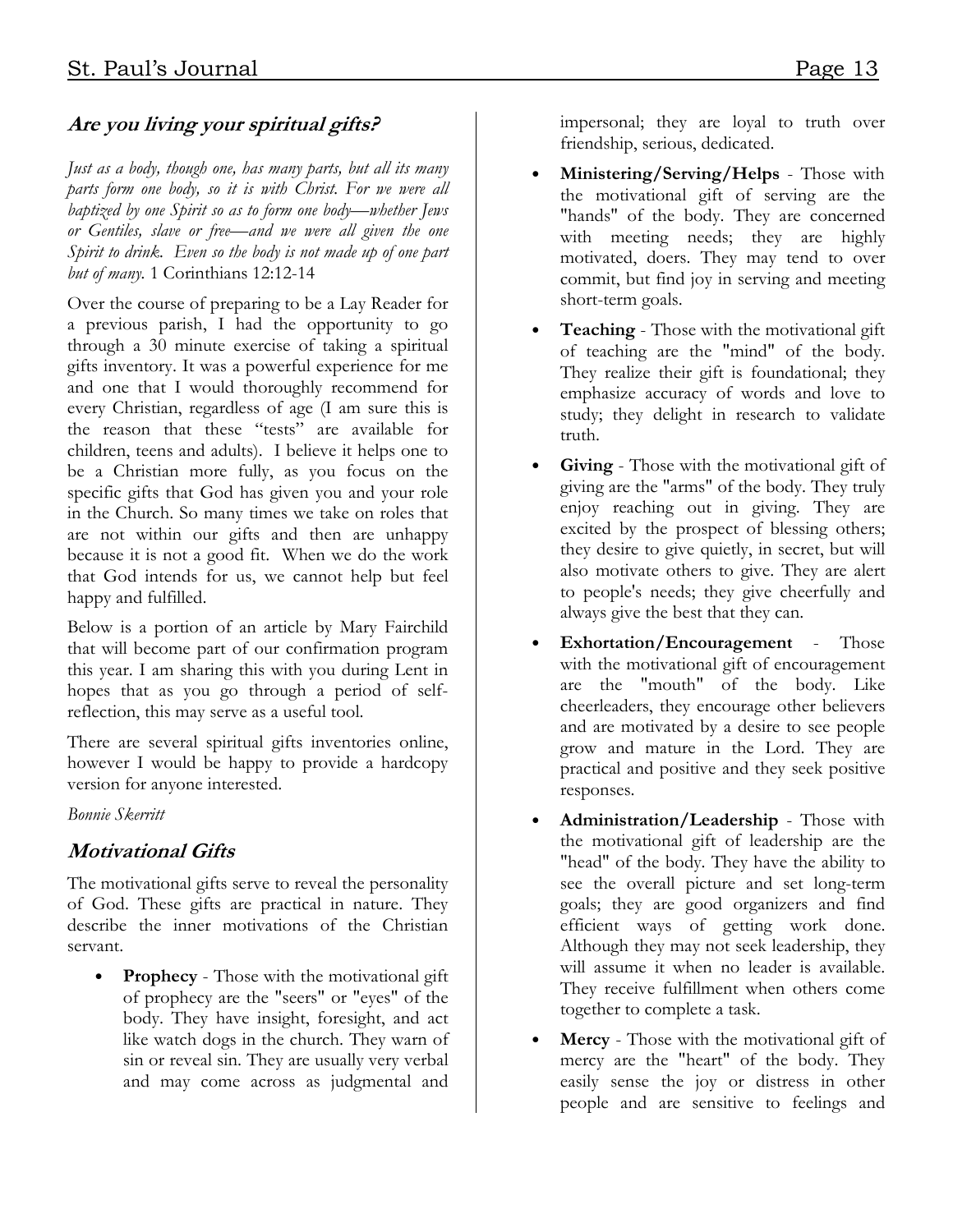needs. They are attracted to and patient with people in need, motivated by a desire to see people healed of hurts. They are truly meek in nature and avoid firmness.

Adapted from Motivational Gifts - What are Spiritual Motivational Gifts? Mary Fairchild (http://www.about.com)

submitted by Bonnie Skerritt



#### From the Spiritual Development **Committee**

Lent began on Ash Wednesday, February 22, and marks new opportunities for spiritual growth. Please consider joining one of these Lenten groups, open to all parishioners!

You're welcome to just turn up at the first or any of the group discussions; but we'd be delighted if you would approach the hosts or leaders for more information ahead of time.

WHY PRAY? A BI-WEEKLY SUPPER & STUDY GROUP:

Host: Isobel MacPherson, 2717 Gladstone Street (477-3062). Leader: Isobel MacPherson

Time: Wednesdays 6:00-9:00 p.m. 14 & 28 March

#### AT-HOME FAMILY LENTEN PROGRAMME:

Host: Self-directed by participating Parish families Leader: Bonnie Skerritt (818-5225)

Time: To be arranged at convenient times by each participating family

#### LENTEN POT-LUCK SUPPER & FILM GROUP:

Hosts: Moultons (457-1583) & Hartlings (832-4470). Leaders: Ian McKinnon & Paul Friesen Time: Thursdays 6:00-9:00 p.m. \* 15, 29 March 15 March (Of Gods & Men); 29 March (Pasolini's Gospel According to St. Matthew)

#### LENTEN LUNCH & THREE KINDS OF THEOLOGY GROUP:

Host: St. Paul's Church, 1749 Argyle Street (429- 2240). Leader: Paul Friesen Time: Thursdays 12.00-p.m. 8, 15, 22, 29 March



An Historic Church Serving the Living God since 1749

Anglican Church of Canada Diocese of N.S & P.E.I.

# ST. PAUL'S JOURNAL

is published by St. Paul's Church, 1749 Argyle Street, Halifax, NS B3J 3K4 (902) 429-2240 Fax 429-8230 office@stpaulshalifax.org

stpaulshalifax.org

Rector: Paul Friesen Senior Warden: Peter Secord Junior Warden: Max Moulton Deputy Warden: Derek Hounsell Director of Music: Andrew Killawee Youth & Children's Education Director: Bonnie Skerritt Divinity Intern: Barb Haché Honorary Assistants: Neale Bennet Gordon Redden Parish Administrator: Jan Skinner

Submissions to St. Paul's Journal are always welcome. Why not submit a spiritual reflection, prayer, poem, or a book review? The deadline for the Pentecost issue is May 6, 2012. We look forward to your submissions.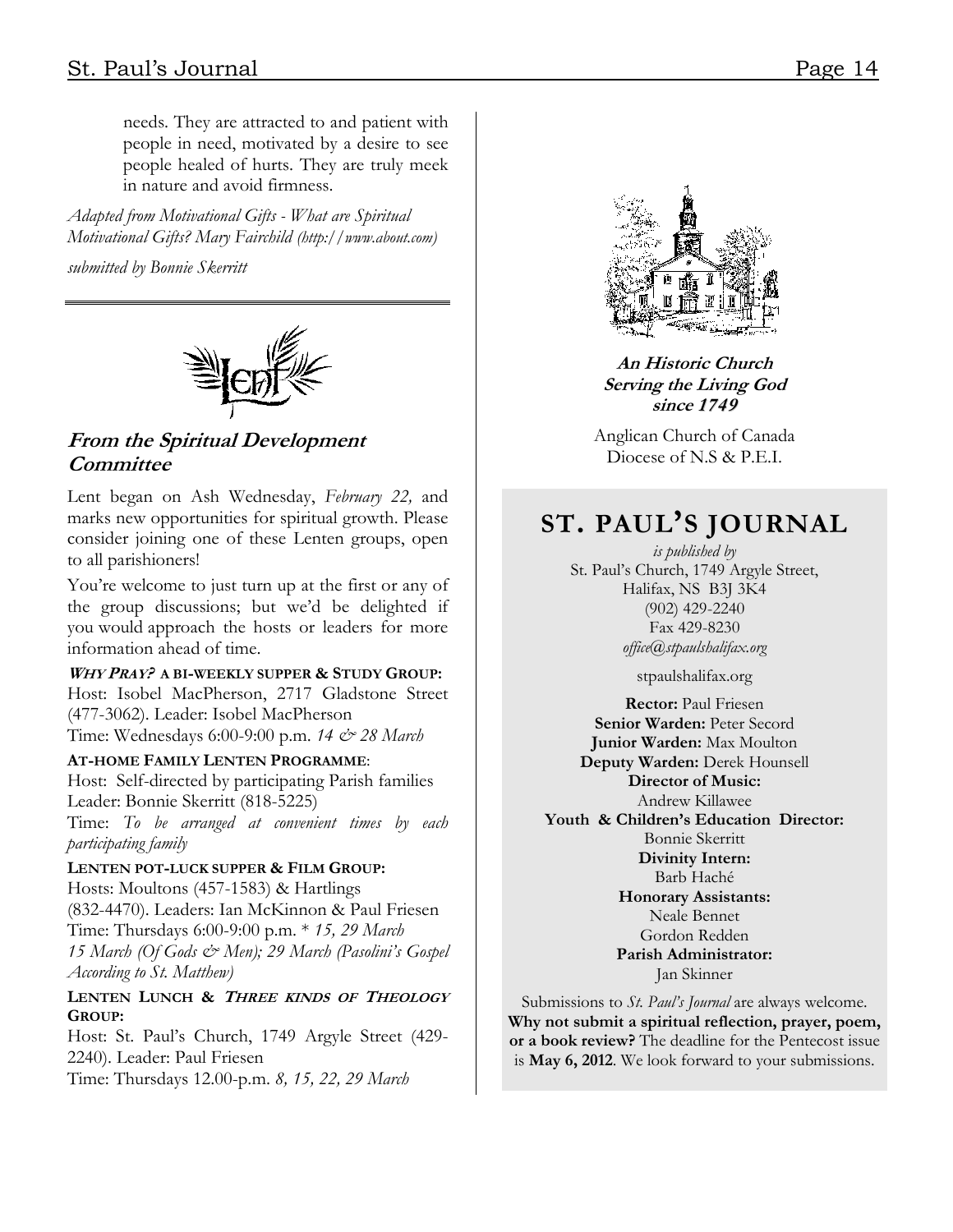

**Palm Sunday, April 1**<br>10:00 a.m. *Holy Eucharist & Co* Holy Eucharist & Confirmation Holy Wednesday, April 4 11:00 a.m. Holy Eucharist Maundy Thursday, April 5 6:00 p.m. Holy Eucharist & Foot-washing Good Friday, April 6 12:00 p.m. Liturgy of the Cross Holy Saturday, April 7 7:00 p.m. Easter Vigil Easter Sunday, April 8 10:00 a.m. Holy Eucharist